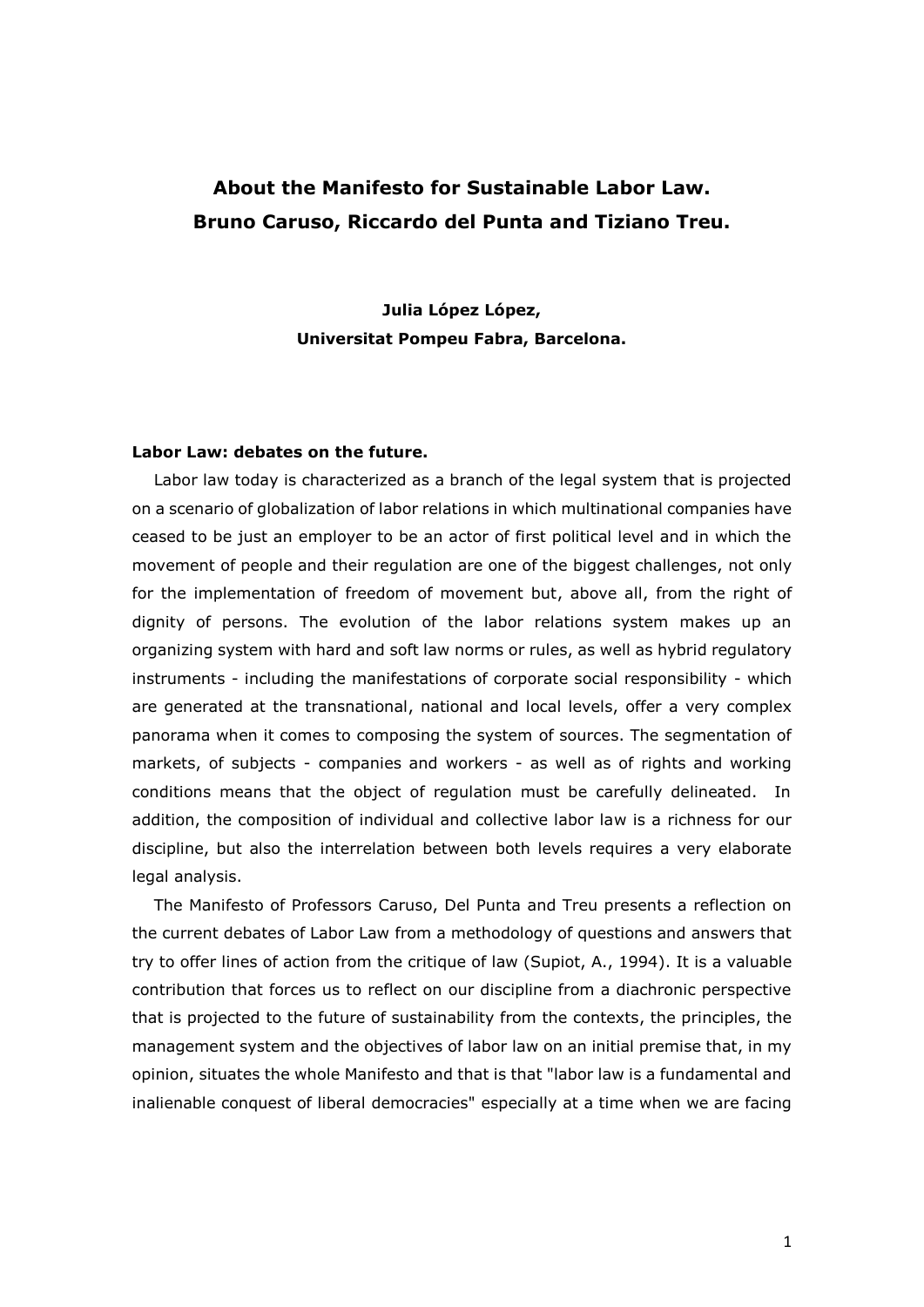a "crisis of democratic capitalism" (Streeck, W., 2011). The conversation encouraged by this text is of great interest to labor law scholars because it brings together debates that cut across the models of labor relations in comparative law (Bogg, A., Costello, C and Davies, ACL, 2016 and Finkin, MW and Mundlak, G., 2017).

The approach with which the development of the values of labor law is formulated is presented from the dichotomy change or disappearance from what has been called the boundaries and functions of labor law (Davidov, G. and Langille, B., 2006; Fudge, J., McCristal, S. and Sankaran, K., 2012). In this context the definition of our discipline, as made in the Manifesto, as a key piece of democratic systems I believe is very relevant. The contribution that labor law makes to plurality and the commitment that both collective and individual law make to the fight against inequality are very valuable both in democratic societies and in those that aspire to be democratic and in which the construction of certain levels of social rights is key (Locke, RM. 2013). In this sense, I share the analysis of labor law from the perspective of democratic institutions. Two formulations emerge from this premise, in my opinion, the first, the demand for a definition or delimitation of a labor law that is re-cognoscible as a useful instrument for the elimination of inequalities and therefore requires a contractual balance and channels of collective representation of workers (Bogg, A. and Novizt, T. 2014) to advance this goal and secondly, a labor law that, connected with social security models generates mechanisms of agency to the vulnerable subjects of society and redistribution not only of wealth but also of the welfare of all. In this sense, I believe that the authors' presentation of a labor law as a tool for combating inequality and for the deep democratization of societies should be fully shared. The COVI-19 context is maintained in the text, it serves to highlight how the protection of vulnerabilities is articulated from a binomial of labor law and social protection that act as a mechanism for redistribution of wealth, what the authors call the new "map of winners and losers".

The regulation of labor, in my opinion, as the object of our discipline, must be faced from the decoding as the authors manifest the dignity of the person in a total dimension and which reinforces the premise that labor cannot be considered as a commodity, in a valorization of the dignity and philosophical foundations of labor law (Collins, H., Lester, G. and Mantouvalou, V., 2018). This idea connects this debate with a constitutionalized labor law (Dukes, R. 2014) and fundamental labor rights in a multilevel analysis that would integrate both transnational and domestic norms.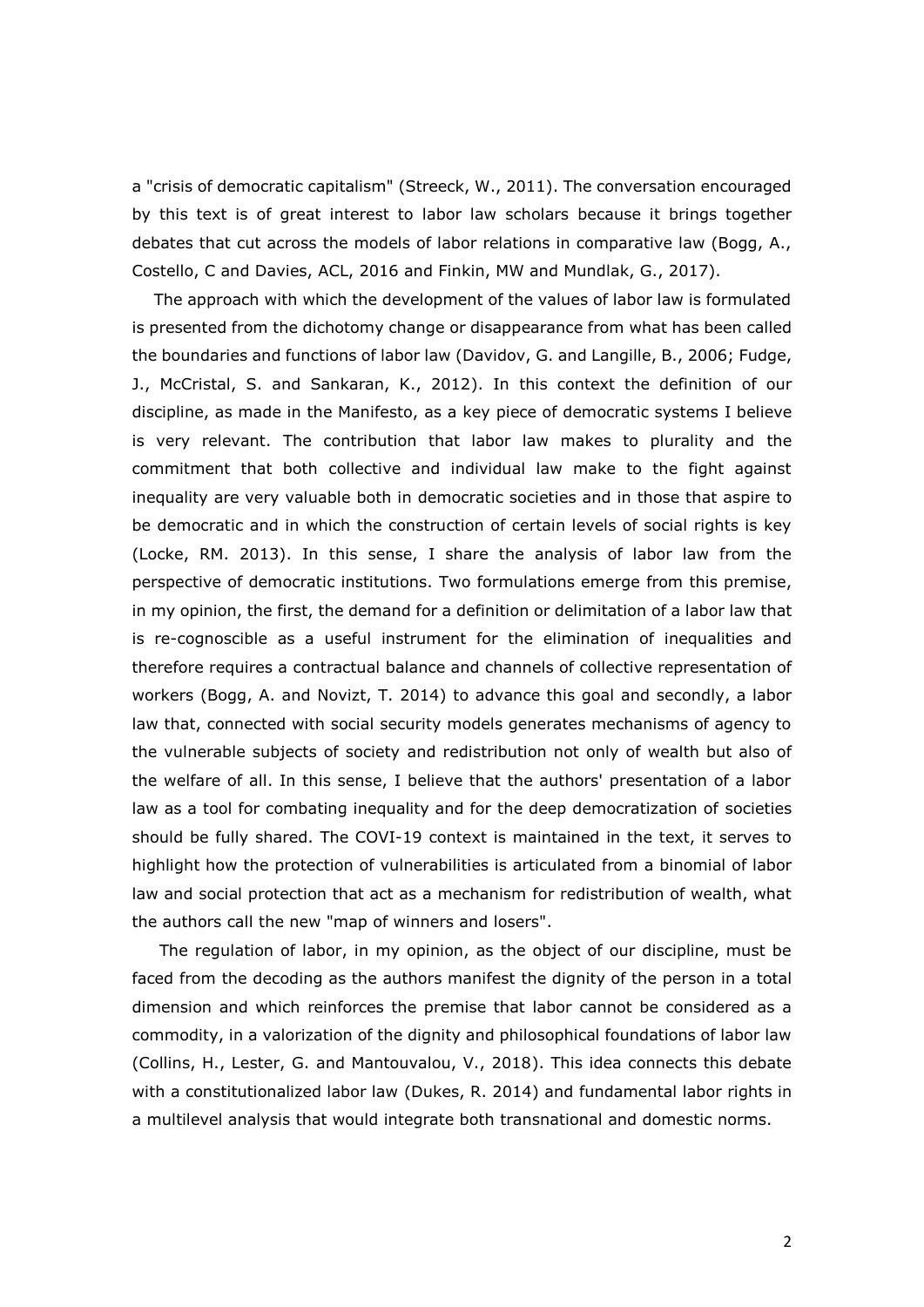This is the framework in which the conversation between labor lawyers and economists should take place, from a perspective in which the labor market is not a goods market and the person is not separable from his or her work, therefore it is essential to de-commodification the multidisciplinary analysis carried out within the framework of the United Nations Decent Work Agenda, with the centrality of the person as the axis. Secondly, in the conversation with the economy that the authors propose and which is fully shareable, I believe that, as with labor law specialist, there is no single economic thought at the economic level, therefore, to collect the diversity of economic thought avoids the reduction in the possibilities that crisis response policies present (Akerlof, G. and Shiller, RJ, 2009). In this line we must defend a conversation between economics and law, but from a conception of the science of mutual respect and plurality. Studies on varieties of capitalism I think are relevant on this point (Thelen, K., 2014) and warn about the different results at the social level of capitalist models but which apply different social policies. One point for example, the precariousness of working conditions not only conditions the lives of the people who suffer it, it is also inefficient at the economic level because it generates higher costs in unemployment, occupational health and judicialization of the systems.

The construction of a labor law that articulates means and forms of protecting vulnerability requires, as the authors do, a synergy with social protection mechanisms that go beyond the boundaries not only of the employment contract but also of the forms of self-employment or self-employment. A point of attention highlighted in the Manifesto in this section is the important change that has taken place in the models of work organization (Stone, V.W. K., 2004). This is, in my opinion, one of the greatest challenges that labor law presents. We are living in a time of technological progress (Adams-Prassl, J. 2019) in which the change of models is characterized by the possibility of immediacy in decision-making, by the complexity of the technological factor and by the coexistence in globalization of Fordism, post-Fordism and organizational models in which the technological factor is the basis of the organization. This coexistence - as an example, in the automobile sector, there are in-line manufacturing and handcrafted and customized manufacturing - entails bearing in mind that there is no single business model, that there is a segmentation of productive organizations that has repercussions on the legal status of employees, which is also characterized by segmentation (Lopez Lopez, J., 2015).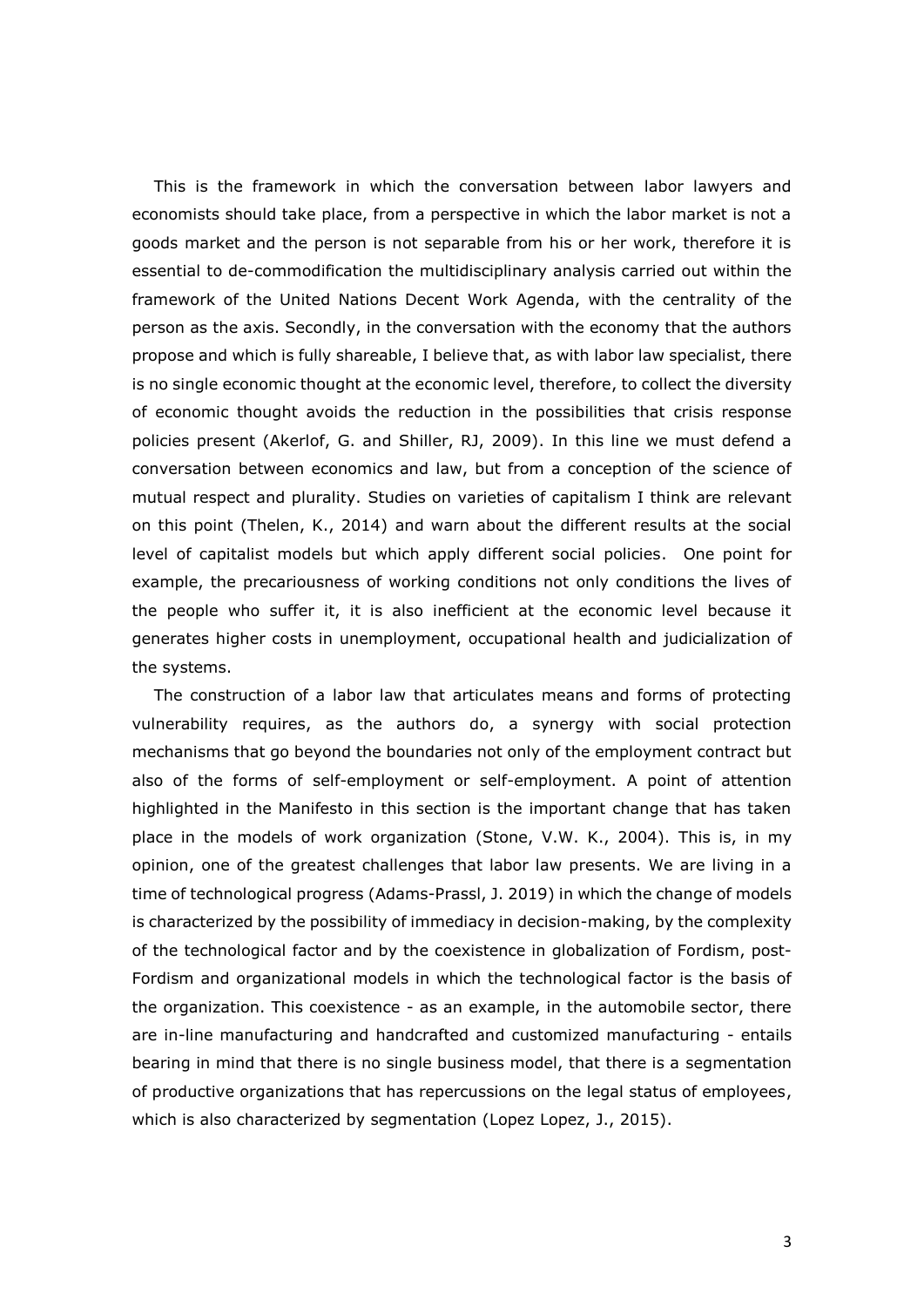On the other hand, I fully share the authors' approach the analysis of these complexities as opportunities to increase capabilities both at the individual level of workers and at the collective level of trade unions, but I believe that greater attention is required to the inequality and social fragmentation that this situation has generated (Salverda, W., Nolan, B, Checci, D., Marx, I., McKnight, Toth, IG and van de Werfhorst, H, 2014). The concept of solidarity mentioned in this section of the Manifesto I believe raises a relevant debate on the labor law of the future.

Solidarity as a principle and as a way to cut inequalities has been constitutionalized in the Charter of Fundamental Rights of the European Union (Rodotà, S., 2014) which identifies in one of its Chapters the contents to be developed by listing the inscriptions of Solidarity and connecting inclusive solidarity as a path towards material equality (Lopez Lopez, J., 2022). Inscriptions within collective rights- participation, representation, collective bargaining, collective bargaining, information, collective action- of individual right- reconciliation of family and work life, protection against unfair dismissal, working conditions- and social protection. The United Nations in the 2030 Agenda for the transformation of the world integrates solidarity, sustainability and the right to dignity as an integrated whole for the achievement of the objectives.

The role of labor law is linked by the authors to the protection of vulnerable people, the future reading of our discipline goes through the broad notion of sustainability environmental, social and economic - to be built today, but with results in the medium and long term. From this point starts a reflection in the Manifesto that I think is very relevant to make: the connection between labor law and levels of production and consumption (Kolben, K, 2015).

The Manifesto, within the debates and challenges that are presented to a labor law of the future analyses, within the reflection on the contractual subjects, in the notion of worker and employee, in the connections between work transformation and contractual forms (Freedland, M. 2011). The authors focus on the concept of dependency and their proposal is a hybrid model that transcends the concept of subordination to integrate other forms of autonomous or semi-autonomous employment in the application of social protection and occupational health and safety standards.

In my opinion the analysis of the evolution of the notion of the worker as a subject of labor law cannot be separated from the study of the evolution of the notion of the employer who is the other contractual subject and this is so because what we are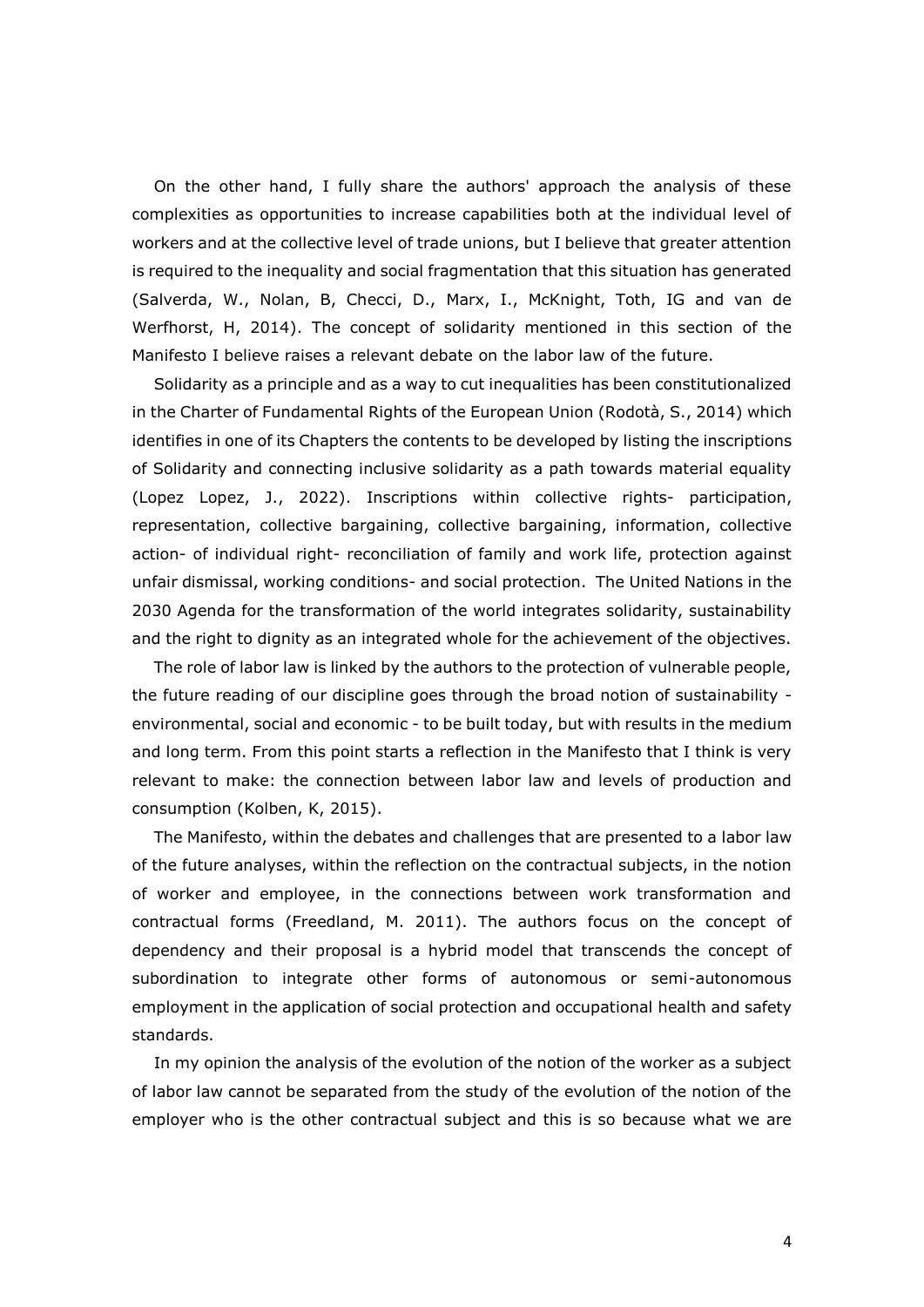trying to determine is the distribution of risks in society (Prassl, J., 2015 ). In this sense the complex forms of productive organization have been promoting new forms of employment with a boom in self-employment (Lopez Lopez, J. and Suarez Corujo, B. ed., 2019) and other hybrid forms of para-subordination, but at the same time have redistributed social risks differently and this reality must be kept in mind in the study on contractual subjects in our field. In my opinion, the analysis of forms of employment must integrate the issue of responsibilities and in this sense the notion of employer - not only of the organization of productive systems - imposes itself at the time of making a distribution of responsibilities in accordance with the definition of a labor law balancing power inside the labor contract. There are two questions to be answered: who is the entrepreneur or employer and his responsibilities, and how do we define the notion of employee and his risks. The answers are legal and are to be found in the rules defining the scope of application of both labor law and social security.

The authors of the Manifesto propose that in the management of labor relations, the technology that sets in motion new formulas of production and forms of employment (Adam-Prassl, 2019), which for the authors of the Manifesto must be framed within a collaborative model of enterprise - with reciprocal recognition is maintained - and in which traditional rights are recognized with new rights. The Manifesto defines the function of the new employment contract as one characterizes by participation and collaboration, strongly criticizing the positions that resolve these contradictions, between business and workers' interests, from the ideology of black and white. From this perspective, the authors try to promote, a new company-worker collaboration business which, in my opinion, is difficult to visualize as a way of integrating social conflicts that incorporates fundamental rights such as the right to strike. I believe that the dialectic between collective bargaining and the right to strike is permanent and that workers' representations in the defense of social rights pivot on these two dynamics. The collaborative model is possible in alternative forms of business organization where the distribution of decision-making power is less hierarchical, such as cooperatives. Collective rights must be approached from the recognition of conflicting interests between employers and workers and as mechanisms of counter-power not only in the company but also in society (Lopez López, J. ed. 2019).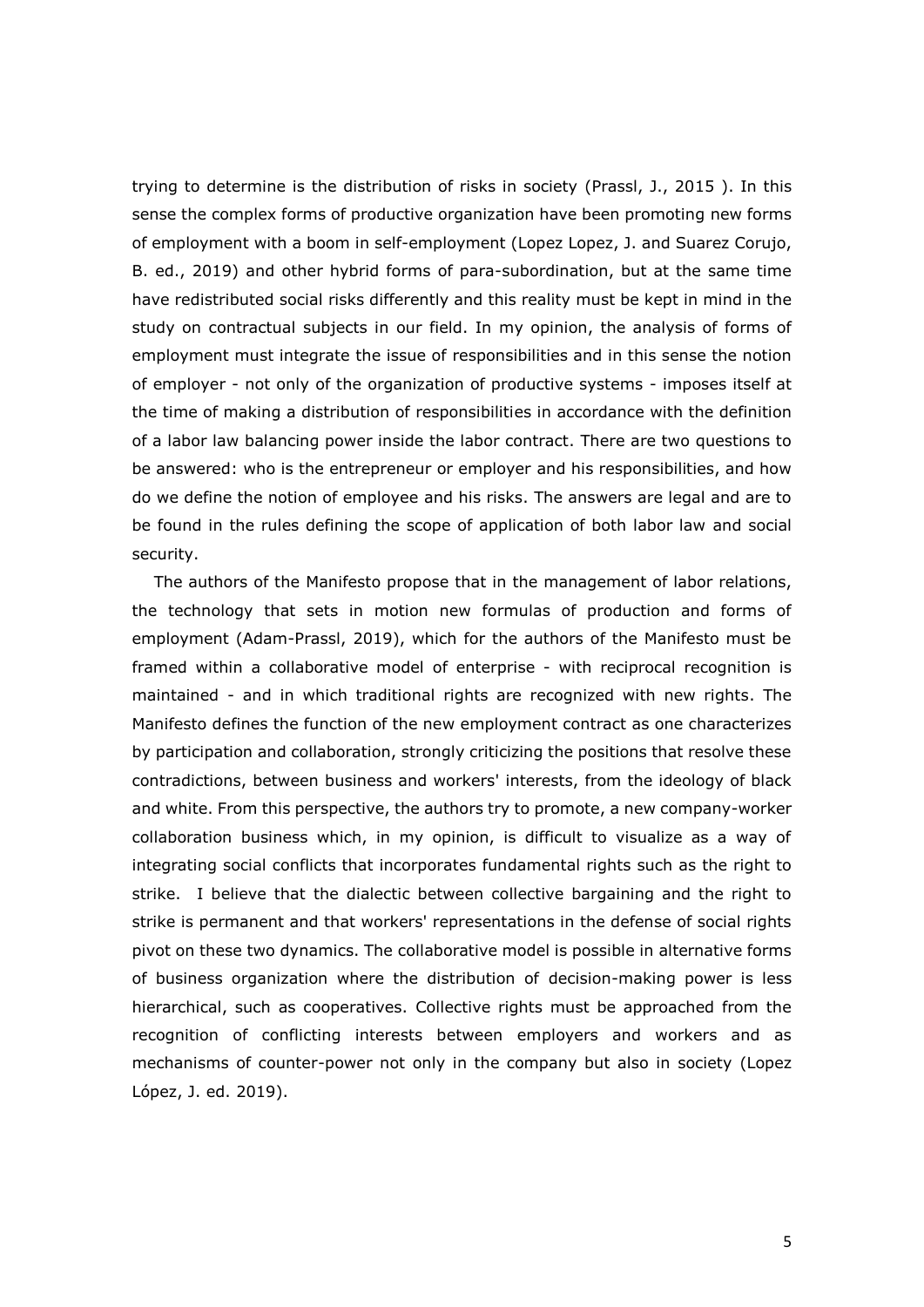Within the system of sources of working conditions, another central theme addressed by the Manifesto refers to the times, places and formulas for regulating the world of work. The authors integrate the norms and instruments of corporate social responsibility, with different balances, as sources for the regulation of working conditions, thus pointing out a very important thematic nucleus for labor law in the current scenario of globalization and multilevel sources of regulation. Labor relations management systems have moved from a hard law system to a system that incorporates soft law and hybrid instruments of corporate social responsibility. These sets establish management rules with different degrees of imperativeness and control by judges. The power of management rules of corporate social responsibility, ranging from the articulation of equality plans to the management of a relevant part of remote working conditions, justifies the importance of taking into account this complexity of subjects and instruments when reading the current system of sources of labor law.

Hard law, soft law and hybrid instruments are related at different levels creating spill over in the regulation of working conditions. An example of this is the Modernization of Labor Law, which led to the regulation of self-employment and its status in the member countries, or the Employment Strategies 2020 on the flexicurity model, which led to significant changes in the regulation of the termination of employment contracts in the member countries.

This complexity is compounded in the construction of the system of sources by collective bargaining at national and transnational levels - such as Framework Agreements - and sometimes in hybrid forms, as in the case of Directives negotiated within the European Union.

An interesting aspect to examine in depth is that, alongside the employment contract, as a contractual form of exchange between work and remuneration, other forms of employment appear in the labor market that are regulated by civil or mercantile norms. These forms of employment, many of them developed on digital platforms, push labor law to expand the boundaries with a digital reading of the classic labor indicators, in many cases the insertion of these groups in the boundaries of labor has been done by judges.

The authors dedicate some thoughts to analyzed how work and working time should be valued and in which they advocate the centralization of the person and not of the organization. Collective bargaining agreements, they argue, should serve to develop the personal capabilities of each worker. This approach is based on the trust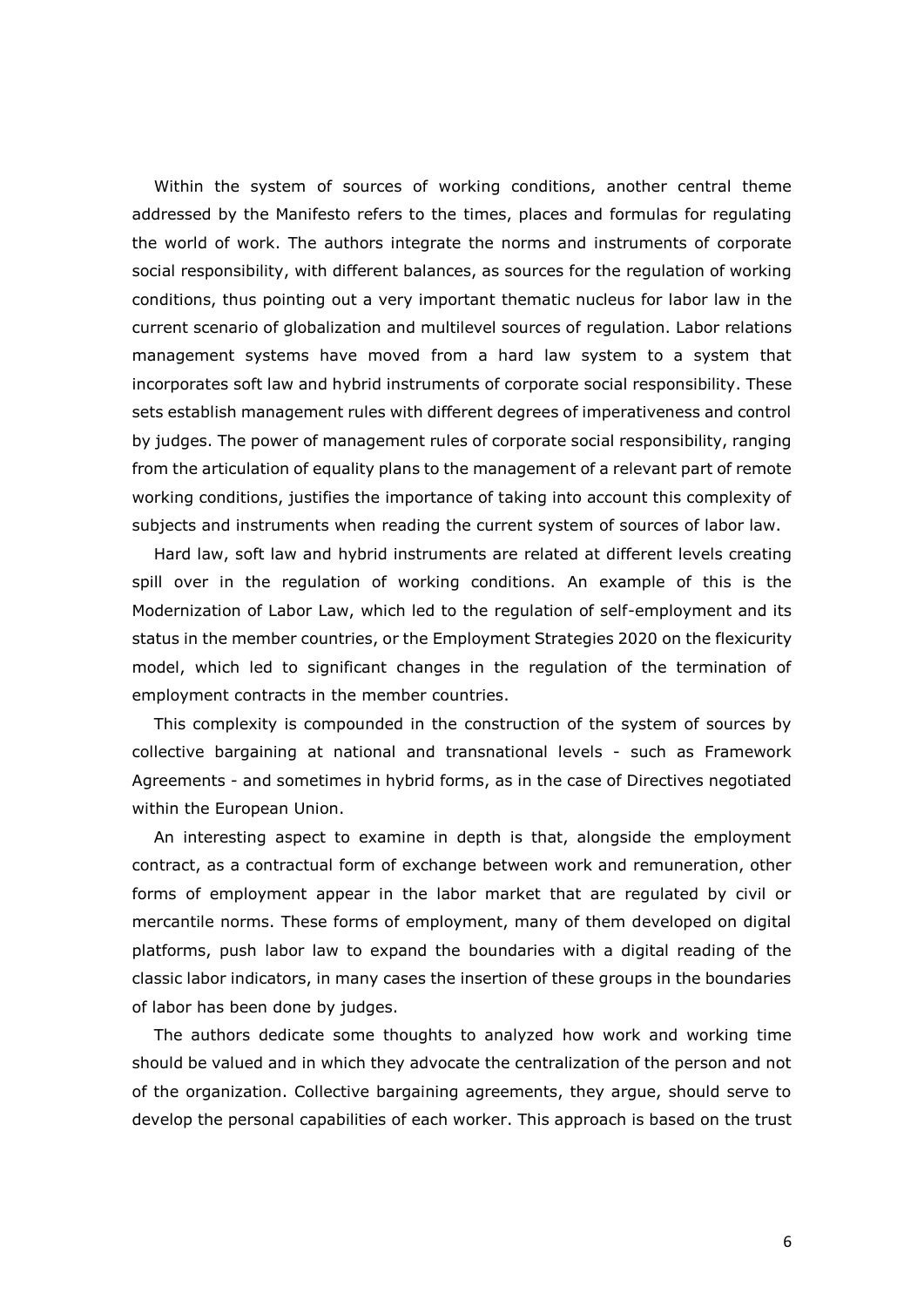that should govern the relationship between employees and employer within the company. Job evaluation, they maintain, should be based on the fact that work involves the whole person and his or her motivations, that it is a personal relationship and not just a contractual exchange, and that it is a challenge to professional classification systems. The challenge is, in my opinion, how we ensure equality and non-discrimination in the implementation of these systems under this frame.

The model of professional organization, which is maintained by the authors, recognizes a decisive role for training as a social right in terms of professional careers and learning for all. This right to training as an education that goes beyond that reduced to competencies and performance must, according to the authors, have public-private financing. This point, which is linked to the whole employability discourse and which goes into the defense of a concept of training as integral education and not only as employability, I believe it should be shared. It should be shared not only because of the learning needs that new technologies have imposed in the company and in the functioning of society, but also because they are the only way to correct gaps in society by age, gender, educational level, etc.

A point of connection of the debate on training and equality is the systemic discrimination that young people have in the labor market and that is due to the chain of precarious contracts that, among others, involve training contracts that follow internships (Lopez Lopez, J. 2021).

Within the reorganization that the authors defend of the labor relations model, they develop the idea of worker welfare and work environment, connecting it with the notion of sustainability and occupational health and safety policies. They defend the application of these policies not only from the subordination but also from the inclusion of other employees in which the elements of labor determination are either absent or have been made more flexible, and thus recognize rights linked to welfare such as the reconciliation of work and family life and those related to protection against all forms of harassment. The Manifesto calls for a greater role for collective bargaining, especially company collective agreements, in developing these policies and for a remote work model that is integrated into these sustainability policies. Model transitions are defined as an investment in social capital and, once again, the Manifesto calls for the support of both public and private financing.

One aspect of the labor law of the future that is addressed in the text and that I think it is important to dwell on, within the system of sources, is constitutional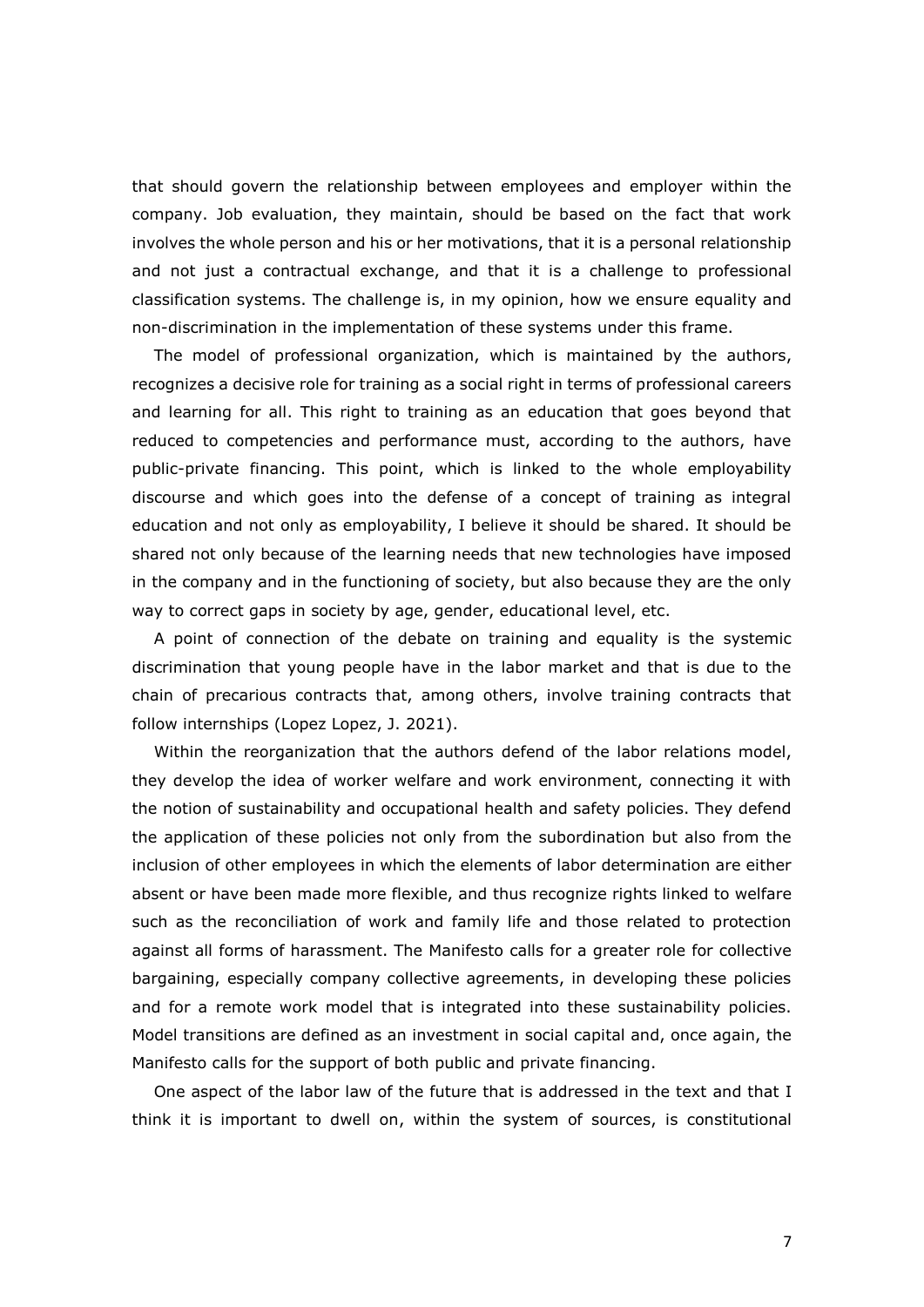construction of fundamental rights, understood from a multilevel view, on the basis of the right to dignity (Dukes, R. 2015). It is interesting to follow the thread of the EU Charter of Fundamental Rights in which the rights of equality and nondiscrimination, dignity and the principle of Solidarity form a framework that requires an interpretation of the whole. The worker of the 21st century is not a soldier in the company but a subject with social rights, not being applicable the classic notion of loyalty as a business requirement to the worker is underline in the Manifesto.

Only from the fundamental rights that are based on the dignity of the worker and that justify equality and non-discrimination policies can the challenge of the future of labor law be addressed from the point of view of protection against discrimination from an approach of achieving material equality (Hepple, B. 2001) that eliminates not only discrimination but also the differential gaps.

The fight against discrimination in the legal systems of developed countries has taken a path that is not debatable due to the inclusion and evolution of the notions of protection against direct and indirect discrimination and harassment. The role of judges has also been decisive in the cultural change that has taken place, especially when discrimination is based on gender, although it cannot be argued that not all case law has helped in this advance towards situations of greater equality. Having established this point, what can also be affirmed is that material equality between men and women is far from being achieved, basically because of the gaps or differences that subtly create a network of inequality that nurtures systemic discrimination. It is here where labor law has one of its greatest challenges for the future, the elimination of gaps between men and women through targeted equality policies that break the network that traps inequality and turns it into a system, as is the case with young people. In the implementation of these policies for the elimination of gaps, not only in the labor market but in all areas of society, legal and conventional norms are complemented by instruments such as equality plans, which are decisive in the detection of gaps. The combination of hard and soft law sources with corporate social responsibility policies are the anchor for the elimination not only of discrimination but also of the gap (Esping-Andersen, G. 2009).

It is also important to bear in mind that the progress that has been made in equality and non-discrimination based on gender has not been developed at the same level for other factors of discrimination: race, age or sexual orientation (Fredman, S. 2016). In this sense, gap policies have to occupy, together with the elimination of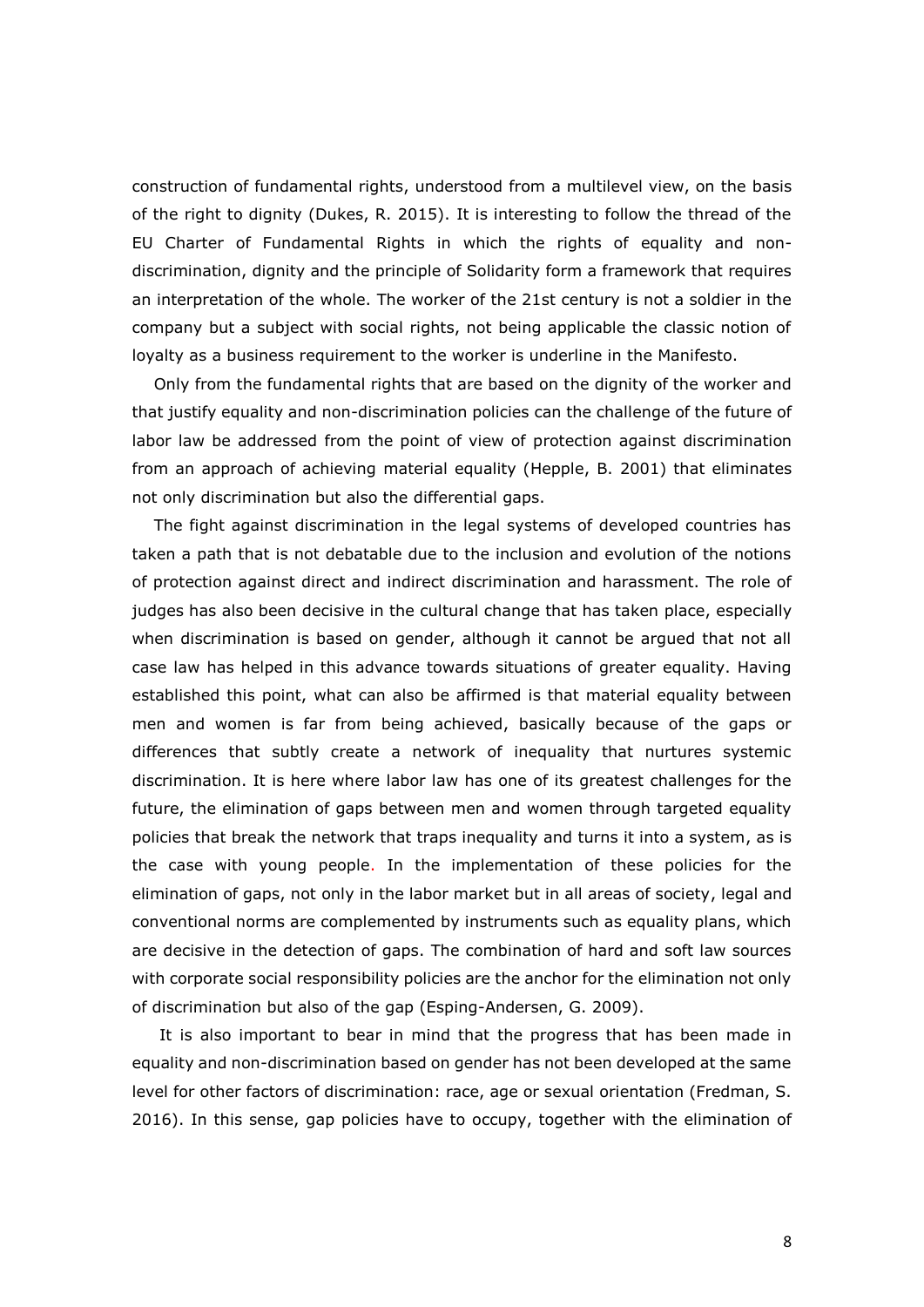discrimination, the agenda of labor law with more forcefulness and be woven on a multiple notion of gap which, as in discrimination, is the one that produces the most perverse effects. Educational, social protection and labor market policies must take these variables into account if we really want to continue within democratic social models in which the connection between the dignity of the person and material equality are the axes of the sustainability of social systems within democratic systems (Lopez Lopez, J. 2022).

In addition to the above, I would emphasize that collective rights are part of the constitutional definition of labor law, understood not only at the national but also at the transnational level, including the fundamental rights proclaimed by the United Nations. Defined as fundamental rights by the ILO, developed in conventions and recommendations and constitutionalized in the EU in the Charter of Fundamental Rights within the principle of Solidarity, the rights to freedom of association, collective bargaining and strike are key to address the democratic future of labor relations models.

One of the challenges facing workers' representation is the need to adapt to the new social realities, the debates on representation and representativeness are addressed in the Manifesto together with collective bargaining underlining the challenge for trade unions to articulate policies that protect the most vulnerable in society. The authors open a map of different models of representation and different levels of effectiveness of collective agreements as well and I would like to add the role of collective action - including strike and judicialization processes - (Lopez Lopez, J. 2015).

The future of labor law, in my opinion, should be analyzed not only from the individual perspective but also from the collective perspective in the interrelationship that actors, processes, institutions, law policies and consequences play in defining not only the model of labor relations but also the model of society. If we take as a reference the right to dignity of persons, its individual ownership is projected on the processes of collective action and has a series of consequences in the policies of law that demonstrate this spill over between the individual and the collective, labor law should not forget this dynamic and that it is in the essence of its definition.

The new forms of representation, of which, for example, the case of the riders is emblematic, with hybrid forms of collective representation that combine the classic ways with other new ones, occur not only in representation but also in collective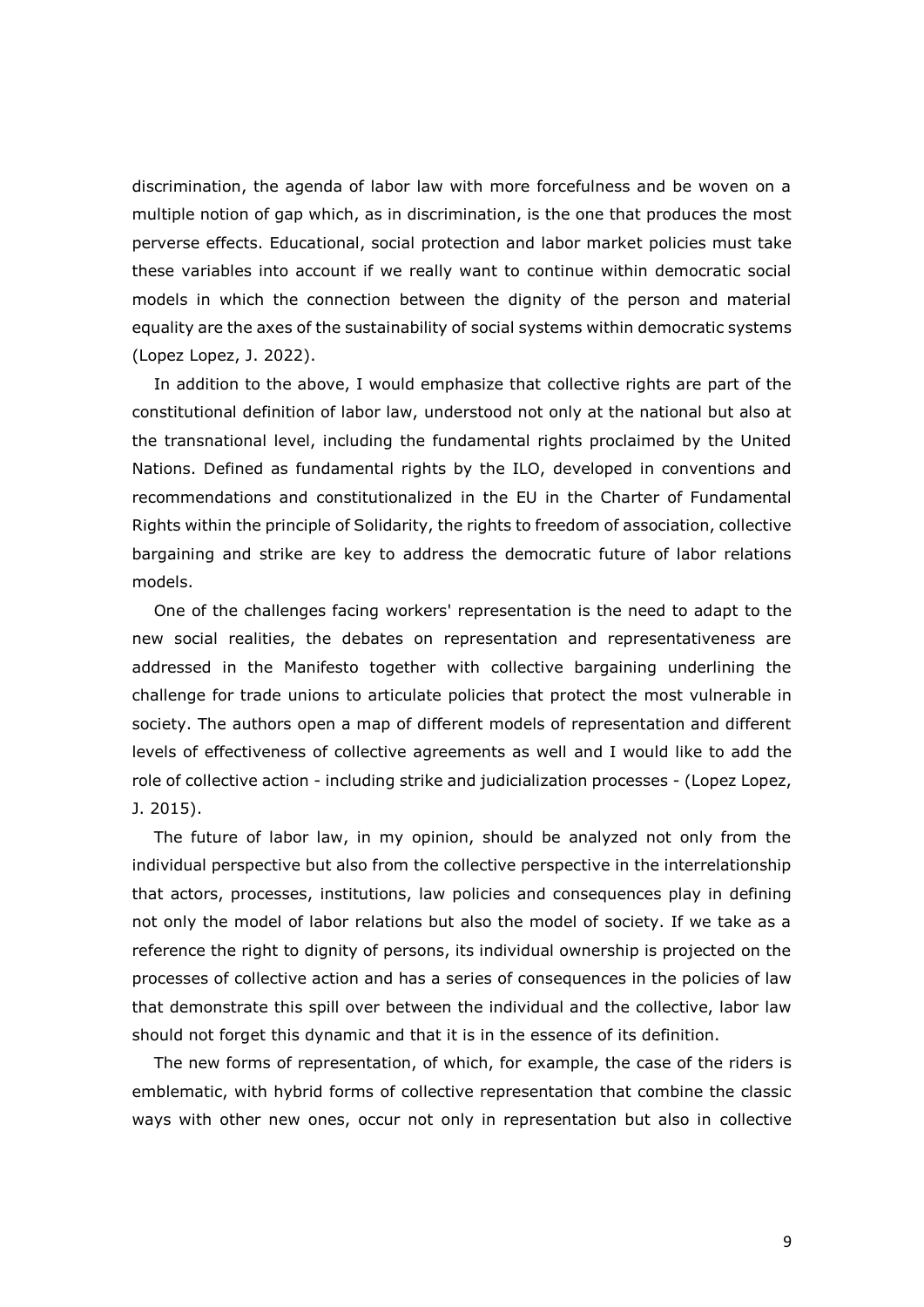action with new dynamics in the territories of negotiation - transnational, national and local - with a complex game of centralization and decentralization of negotiating units together with a dynamic of protest that adds new protagonists and forms to the classic form of strike, such as for example those that are maintained in defense of pensions or public education. (Lopez Lopez, J. and De le Court, A., 2020) These processes are already underway and will undoubtedly be strengthened in complex societies in which segmentation of workers - which occurs at the same time as a greater affectation of the vulnerability of citizens caused by the development of financial capitalism - has demanded from collective action a reconstruction of workers representation forms (Bogg, A. and Novizt, T., 2014).

Another topic that the Manifesto highlights the challenges that social protection faces by connecting pensions with unemployment coverage, especially due to the impact of employment restructuring.

With regard to unemployment coverage, the flexicurity model is defended, which promotes training between jobs and the protection of the system with unemployment coverage. In this sense, this model defends the concept of employability as the key to the future and security based on training and unemployment coverage, and has had different consequences in the countries where it has been applied. The cases of Denmark and Austria have as a counterpoint Spain, the data of good performance in the former of the employment services and not in the latter and the variable of number of unemployed and period of unemployment has helped the former and has made the model fail in the latter of the countries mentioned by a strong impact of flexibility as precariousness (Lopez Lopez, J. De le Court, A. and Canalda Criado, S. 2014).

Regarding retirement pensions the Manifesto starts from the need to review the contributory system because it does not reach young workers or workers who have atypical work. The coverage of periods of inactivity is already being covered by the tax system and they are in favor of a public-private coexistence in the retirement pension system. Pension and health protection funds are mentioned as responses that have been given in the Italian case and that are common with other countries. But these initiatives present problems, especially for small companies.

I believe that the debates on the different levels of protection should be situated as a constitutional debate on the protection of vulnerability and as redistributive policies. The financing systems for the different protected situations of old age,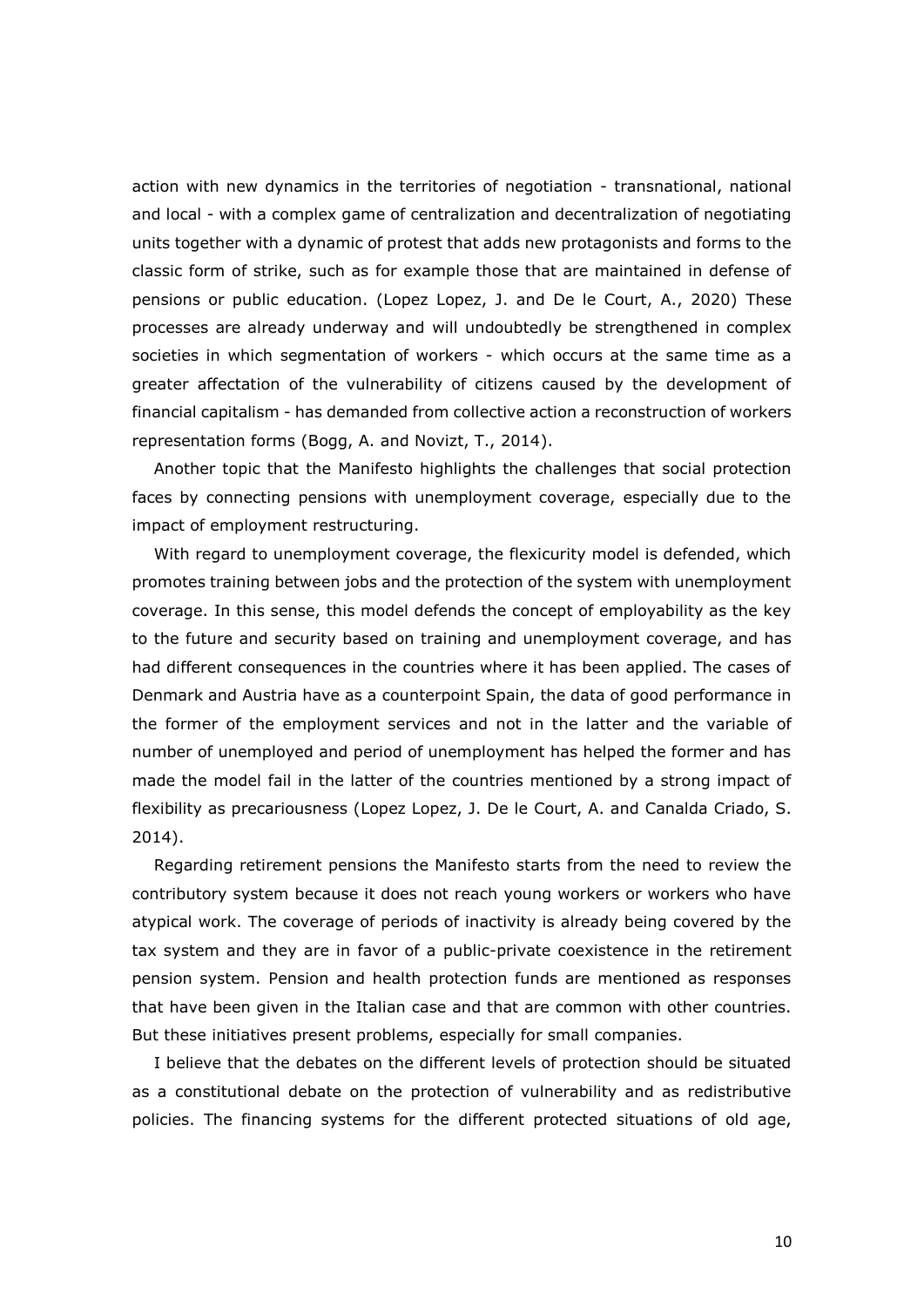widowhood and disability should differentiate between the two levels, contributory and welfare, when it comes to structuring the financing systems, employers and workers or with taxes. I believe that unemployment coverage should obey another dynamic, that of the labor market, and therefore guarantee, in this specific situation of lack of protection, benefits that guarantee sufficiency and employability, i.e. that are programmed with training action. The collectability of social protection systems must be based on sufficiency, and in this conversation, between protection and taxes, the key must be redistribution and solidarity, not only between generations. The demographic challenge and the sustainability of the systems must take into consideration more contributors - women - and immigration policies that are more respectful of human rights and more solid contributions and not those generated by precariousness, all of which would also have the effect of reorganizing public pensions.

Labor law must be defined at the corresponding historical moment but any debate on the concept of labor law must start from the premise of the re-cognoscibility of our discipline as an instrument of inclusive solidarity, that is of material equality within the mechanisms that democracy designs with this objective and that cannot be more through a cosmopolitan legal system (Stone, Sweet, A. and Ryan, C. 2018) within what has been called the crisis of democratic capitalism (Streeck, W., 2011) and in which social sustainability will depend on the recognition of the fundamental rights of all.

## **References.**

Akerlof G. and Shiller, RJ., (2009) Animal Spirits, Princeton.

Blackett, A., Trebilcock, A. (ed), (2015), Research Handbook on Transnational Labour Law, Elgard.

Bogg, A., Ford, M. and Novitz, T. (Guest editors), Special Issue on Gig Economy, King's Law Journal, V. 31, Issue 2, 2020.

Bogg, A. and Novitz, T. (2014), Voices of work. Continuity and change in the common law world, OUP.

Bogg, A., Costello, C., and Davies, ACL (ed) (2016), Research Handbook on EU Labour Law, Elgard.

Collins, H., Lester, G. and Mantouvalou, V. (2018) Philosophical Foundations of Labour Law, OUP.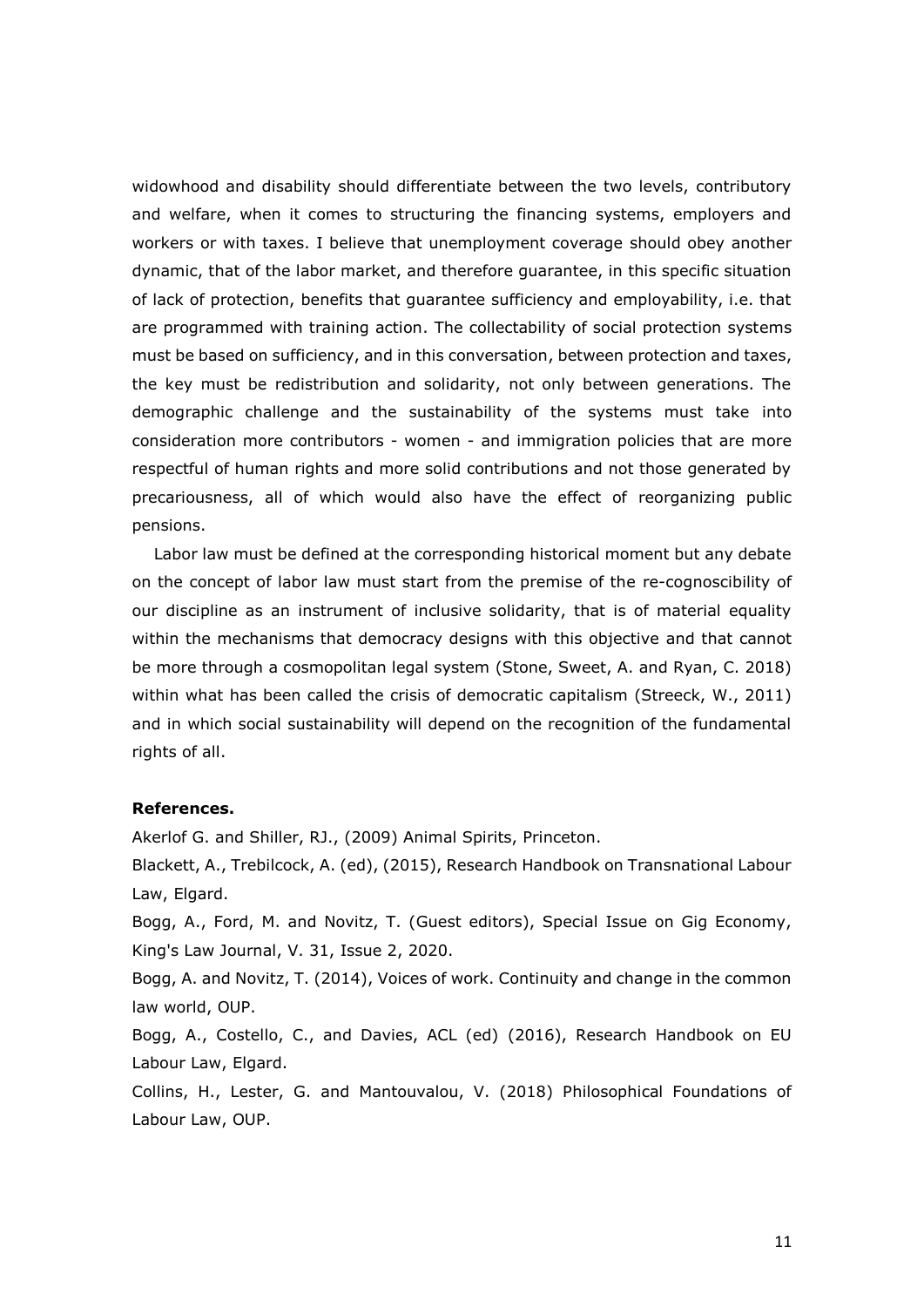Davidov, G. and Langille, B. (2006), Boundaries and frontiers of Labour Law, Hart. Dukes, R. (2014), The labour constitution. The enduring idea of labour law. OUP Esping-Andersen, G. (2009) The incomplete revolution. Adapting to women's new roles.

Finkin, MW., and Mundlak, G., (ed) (2015), Comparative Labour Law, Elgard.

Freedland, M. (2011) 'The Legal Characterization of Personal Work Relations and the Idea of Labour Law' in (ed), *The Idea of Labour Law* OUP.

Freedman, S. Past and futures: EU equality law in Bogg, A. and Novitz, T. Research Handbook on EU Labour Law, 2016, Elgard.

Fudge, J., McCrystal and Sankaran, K. Challeging (ed), (2012) the legal boundaries of work regulation, Hart.

Hepple, B., Equality and empowerment for decent work, International Labour Review, V. 140, n.1, 2001.

Lopez Lopez, J. Pursuing democratic depth in an age of multinational power: the case of platform workers protest in Cornell, A. and Barenberg, M. Handbook Labour and democracy (2022), CUP

Lopez Lopez, J. Formalizing the Segmentation of Workers' Rights: Tensions among Regulatory en Segmentation and the debate on labour laws, Guest editor Lopez Lopez, J., Comparative Labour Law and Policy Journal, V.36, n. 2, Winter, 2015.

Lopez Lopez, J. and De le Court, A. When the Corporate Veil is Lifted: Synergies of Public Labour Institutions and Platform Workers, King'law Journal, V.31, Issue 2, 2020.

Lopez Lopez, J. (2019), (ed), Collective Bargaining and Collective Action. Labour Agency and Governance in the 21st Century?", Hart.

Lopez Lopez, J. and Suarez Corujo, B. (2019) Magazine of the Ministry of Labor number 144.

Lopez Lopez, J. Anti-austerity activism strategies: Combining protest and litigation in Spain (2015) Research Handbook on Transnational Labour Law, edt Blanckett, A. and Trebilcok, A.

Lopez Lopez, J. (2021) Traineeships and systemic discrimination against young workers in Internships, Employability and the Search for Decent Work Experience ed. ILO and Elgard.